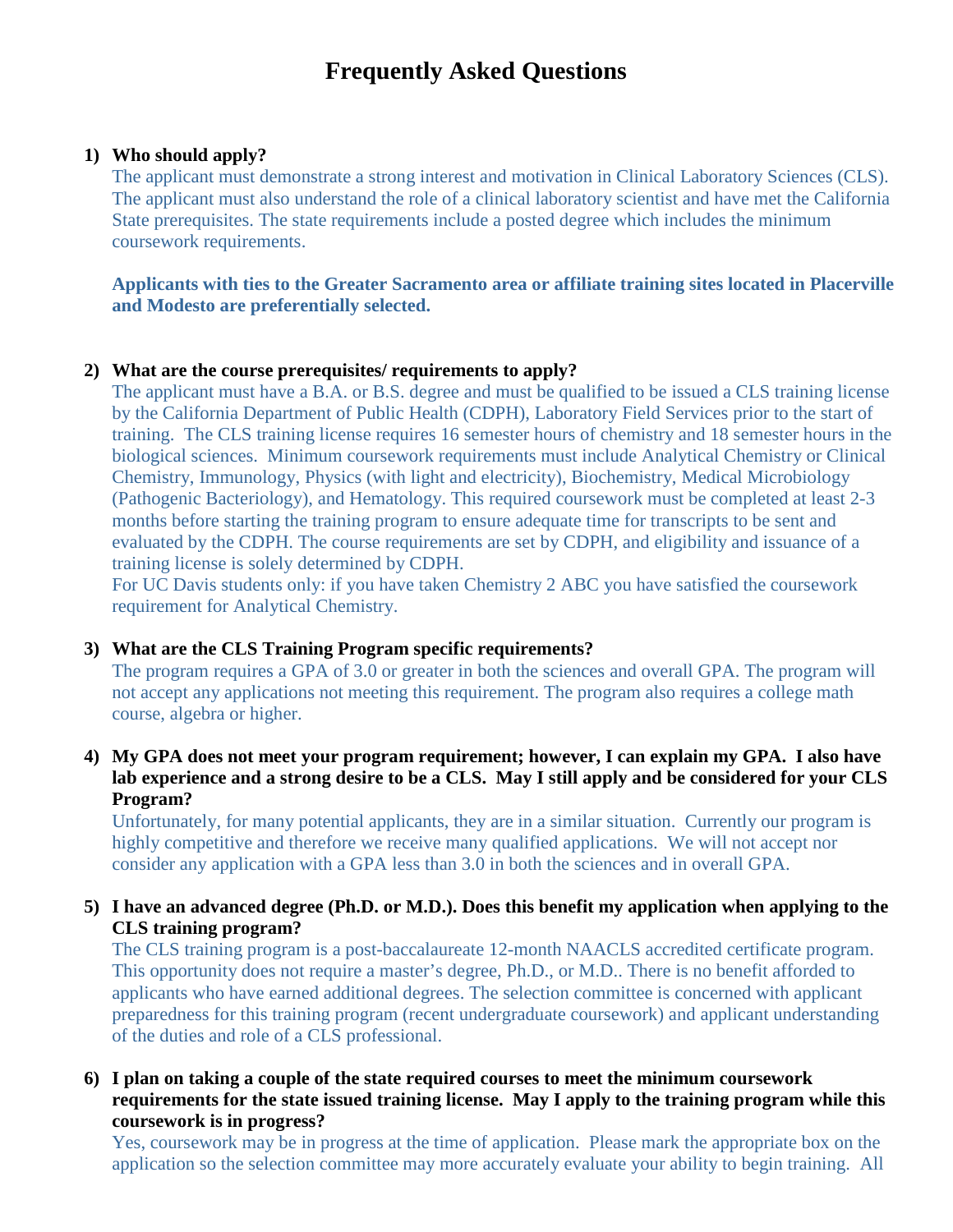# **Frequently Asked Questions**

state required coursework must be completed three months prior to training commencement. This will allow time for the state to review your submitted transcripts, to the state, and complete your trainee license application and issue a training license. All applicants invited to train must have been issued a state CLS training license before any training may begin.

#### *7)* **Who should write a letter of recommendation for me?**

As our training program is very competitive, the letters of recommendation (LOR) are carefully evaluated by the selection committee to ascertain if an applicant has the knowledge and ability to succeed in our training program. The LOR should be written by an employer or a professor who understands your abilities and strengths. Recommenders who can attest to the applicant's laboratory skills and science abilities are preferred. Preference is placed heavily on recent letters of recommendation. Recommendations submitted detailing an experience more than five years from first time application do not assist the selection committee in the applicant's **current** abilities. The program encourages recent letters of recommendation. Any personal letters of recommendation received are not scored.

### **8) I was not selected for an interview or invited to participate in training. How can I strengthen my application?**

Applicants who wish to re-apply for the program after not being accepted into a cycle must email their desire to reapply to the Program Director. These re-applicants must request one NEW letter of recommendation submitted on their behalf AND update any application information (e.g. employment history, transcripts, personal statement) prior to the next application deadline. The applicant may strengthen their application by gaining laboratory experience (if they previously had no lab experience) and also completing any remaining required coursework with outstanding grades.

#### **9) How can I gain laboratory experience?**

Applicants may gain laboratory experience through working in a college laboratory, research laboratory, or volunteering in a hospital based clinical laboratory.

#### **10) How do I apply to the program? What is the Program admission rate?**

The on-line application and all required forms may be accessed through the program website. It is expected that 4-8 students will be accepted into the CLS fall training cycle and 3-4 students will be accepted into the CLS spring training program each year. Typically the program receives approximately 100 applications for each admission cycle. The rate of acceptance is approximately 5% of all qualified applicants.

The program currently **preferentially** selects applicants with **ties to the greater Sacramento area or to our clinical training affiliate sites located in Placerville, CA and Modesto CA**- as Southern California applicants are no longer mostly considered for training this may decrease the number of applications and increase the acceptance rate.

## **11) What is the application deadline?**

The application deadline for the late summer class is January 1st and the deadline for the spring class is September 1st. No late applications are accepted for any reason.

#### **12) When does the program begin?**

Program inductions are held in February and August annually. The CLS Training Program is held for 12 consecutive months (no summer break is included).